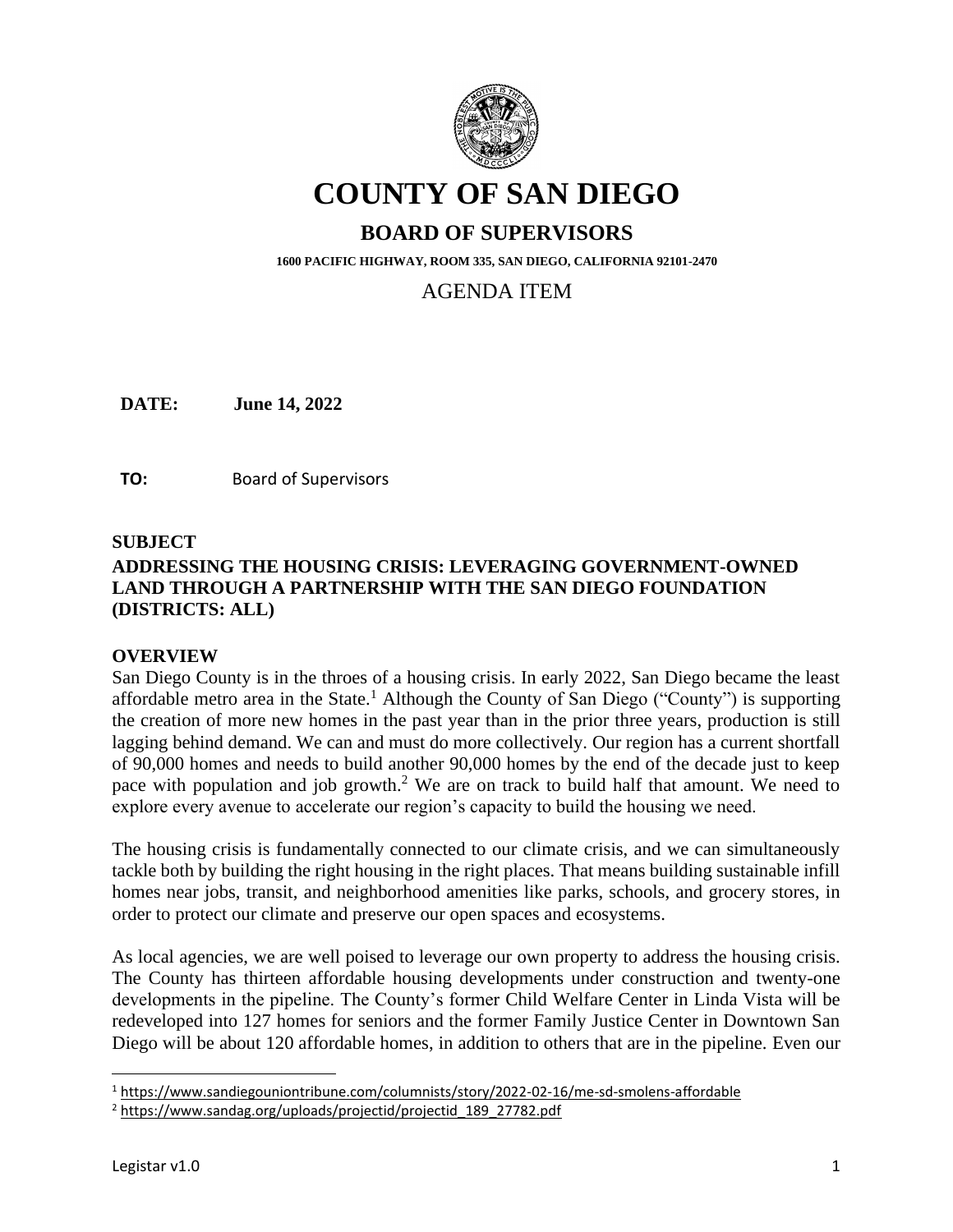local transit agency is stepping up and building affordable housing at Trolley stops such as Grantville, Palm Avenue, and Beyer Boulevard.

Even though individual jurisdictions are stepping up on their own to build affordable housing, we are not implementing policies and programs with sufficient strategy and speed. That is why a Government Land Action Strategy that outlines how we will most effectively meet a goal of 10,000 homes on our government-owned land within our region will be beneficial. We will partner in this effort with The San Diego Foundation (TSDF), a community foundation, which will convene representatives from the county, all eighteen cities, and other government agencies to identify parcels that could be developed into affordable housing within three to five years. The convening will also include a discussion on barriers to construction, the most effective ways to facilitate the rapid construction of new homes on these parcels, and financing.

In addition to serving as a convening partner with the County, TSDF will seed this work with \$10 million as part of a Housing Impact Fund (Fund) to accelerate housing production and is committed to pursue raising another \$90 million. TSDF will determine how to spend the Funds with the County and other government agencies providing input on the Government Land Action Strategy. This effort will also build upon and align with existing regional equitable housing efforts, which will ensure that the Fund is aligned with the region's needs, goals, and vision for the creation of affordable housing. Any subsequent actions pertaining to County-owned land would be subject to our regular due diligence.

Today's action asks the Chief Administrative Officer to collaborate with TSDF to convene all local government agencies to identify parcels and structures suitable for affordable housing, support TSDF's creation of a Government Land Action Strategy, which will synthesize the parcel data assessment, include strategies and policies to accelerate affordable home construction, support the creation of innovative strategies and financing opportunities, and return with an initial update within 120 days.

#### **RECOMMENDATION(S)**

# **SUPERVISOR NATHAN FLETCHER AND SUPERVISOR LAWSON-REMER**

- 1. Direct the Chief Administrative Officer to collaborate with The San Diego Foundation (TSDF) to collectively address our affordable housing crisis by leveraging governmentowned land. As part of this effort, TSDF will convene appropriate government agencies, synthesize the results of the parcel analysis, identify potential policies and strategies, and determine appropriate financing mechanisms to meet our shared goal of 10,000 affordable homes.
- 2. Work with TSDF to convene all local government agencies to identify government-owned parcels developable for affordable housing within 3-5 years, which could include parcels that may not currently be owned by a local jurisdiction.
- 3. Support TSDF's creation of a Government Land Action Strategy, which will synthesize the parcel data assessment and include strategies and policies to efficiently accelerate home construction on government and agency parcels.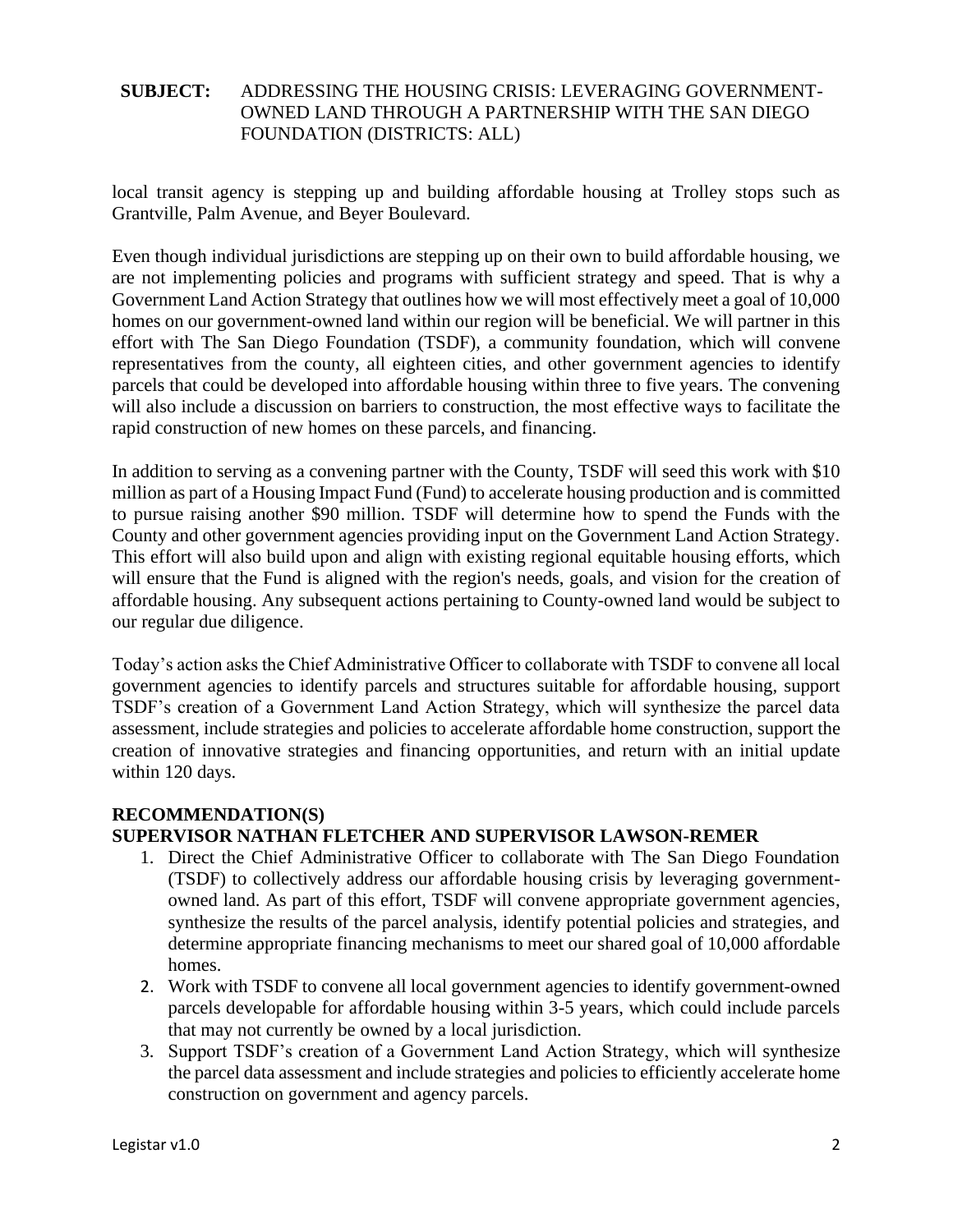- 4. Ensure programmatic and strategic alignment with existing regional equitable housing efforts, such as Senate Bill (SB) 1105 which seeks to develop a regional equitable housing finance agency. Key relevant priorities for alignment are discussed in the background.
- 5. Ensure consideration of existing County sustainability and climate priorities and efforts, including but not limited to enterprise and department sustainability plans, implementation of SB 743 which changes analysis of transportation impacts, efforts by the future Office of Sustainability and Environmental Justice, and implementation of the Regional Decarbonization Framework.
- 6. Support TSDF's creation of a Housing Impact Fund, leveraging the resources TSDF has committed to raising, in which TSDF will determine eligibility for funding, financing mechanisms, and collaborate with County staff to unlock government-owned parcels for affordable housing.
- 7. Report back to the Board within 120 days with an initial update on County activities related to this effort and a second report back with an update in one year, and additional updates as appropriate.

# **EQUITY IMPACT STATEMENT**

The housing crisis disproportionately impacts low-income San Diegans. Too many of our constituents are priced out of buying their first home, and with rent prices increasing, they are unable to afford rent. This action will ensure that we are maximizing the construction of more affordable housing and utilizing every creative idea we have at our disposal.

# **FISCAL IMPACT**

There is no fiscal impact associated with today's recommendations. There may be future impacts related to the implementation of an affordable housing strategy.

# **BUSINESS IMPACT STATEMENT**

N/A

#### **ADVISORY BOARD STATEMENT** N/A

# **BACKGROUND**

San Diego County is in the throes of a housing crisis. In early 2022, San Diego became the least affordable metro area in the State.<sup>3</sup> Although the County of San Diego ("County") is building more new homes in the past year than in the prior three years, production is still lagging behind demand. Our region has a current shortfall of 90,000 homes and needs to build another 90,000 homes by the end of the decade just to keep pace with population and job growth.<sup>4</sup> We are on track to build half that amount. We need to explore every avenue to accelerate our region's capacity to build the housing we need.

<sup>3</sup> <https://www.sandiegouniontribune.com/columnists/story/2022-02-16/me-sd-smolens-affordable>

<sup>4</sup> [https://www.sandag.org/uploads/projectid/projectid\\_189\\_27782.pdf](https://www.sandag.org/uploads/projectid/projectid_189_27782.pdf)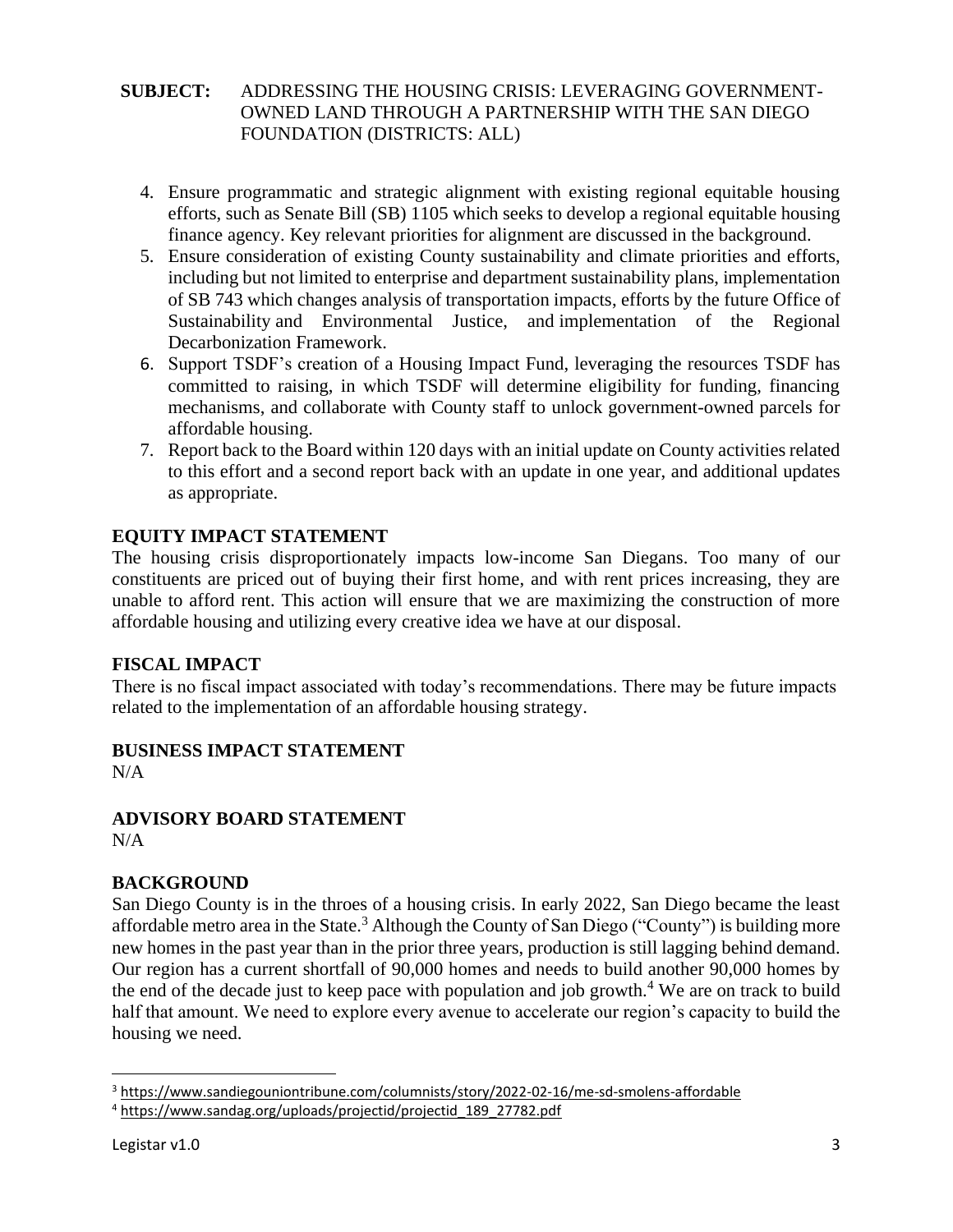The housing crisis is fundamentally connected to our climate crisis, and we can simultaneously tackle both by building the right housing in the right places. That means building sustainable infill homes that near jobs, transit, and neighborhood amenities like parks, schools, and grocery stores, in order to protect our climate and preserve our open spaces and ecosystems.

Even though individual jurisdictions are stepping up on their own to build affordable housing, we are not implementing policies and programs with sufficient strategy and speed. That is why a Government Land Action Strategy that outlines how we will most effectively meet a goal of 10,000 homes on our government-owned land within our region will be beneficial. We will partner in this effort with The San Diego Foundation (TSDF), a community foundation, which will convene representatives from the County, all eighteen cities, and other government agencies to identify parcels suitable for affordable housing along with strategies for the rapid construction of new homes.

TSDF is a trusted leader in leveraging real estate assets to benefit our community because of its affiliation with the San Diego Charitable Real Estate Foundation (CREF). A supporting organization of TSDF, CREF is led by an impressive collection of some of San Diego's top real estate professionals and vets, advises and informs real estate assets for TSDF. TSDF also has extensive internal real estate expertise. Currently, TSDF manages more than \$1.3 billion in assets across seven different investment portfolios including real estate assets.

Also, TSDF has more than 45 years of experience in managing revolving funds with more than \$700 million in endowed assets. With a vision of Just, Equitable, and Resilient Communities, TSDF is motivated and positioned to partner with government agencies to operationalize a Government Land Action Strategy in conjunction with a Housing Impact Fund (Fund), which they will seed with \$10 million and have pledged to pursue raising another \$90 million. This effort aligns with similar TSDF initiatives to support housing in our region, including the San Diego Black Homebuyers Program in partnership with LISC (Local Initiatives Support Corporation) that provides down payment and/or closing cost assistance for eligible Black first-time homebuyers.

With more than 45 years of experience distributing more than \$1.3 billion in grants to the San Diego community, TSDF possesses the knowledge, infrastructure, public support, and community leadership necessary to operationalize this undertaking.

TSDF will convene all government agencies, including representatives from the County, to identify all government-owned land in the county and help identify constraints and opportunities at given sites. This in-depth analysis can help all agencies visualize the benefit of collectively tackling our housing crisis; the potential of multiple projects across multiple jurisdictions can help convey the aggregate benefits of leveraging government-owned land for affordable housing. A Government Land Action Strategy will be developed to help unlock the potential of governmentowned land and will be based on the findings of the convening and input from local agency officials.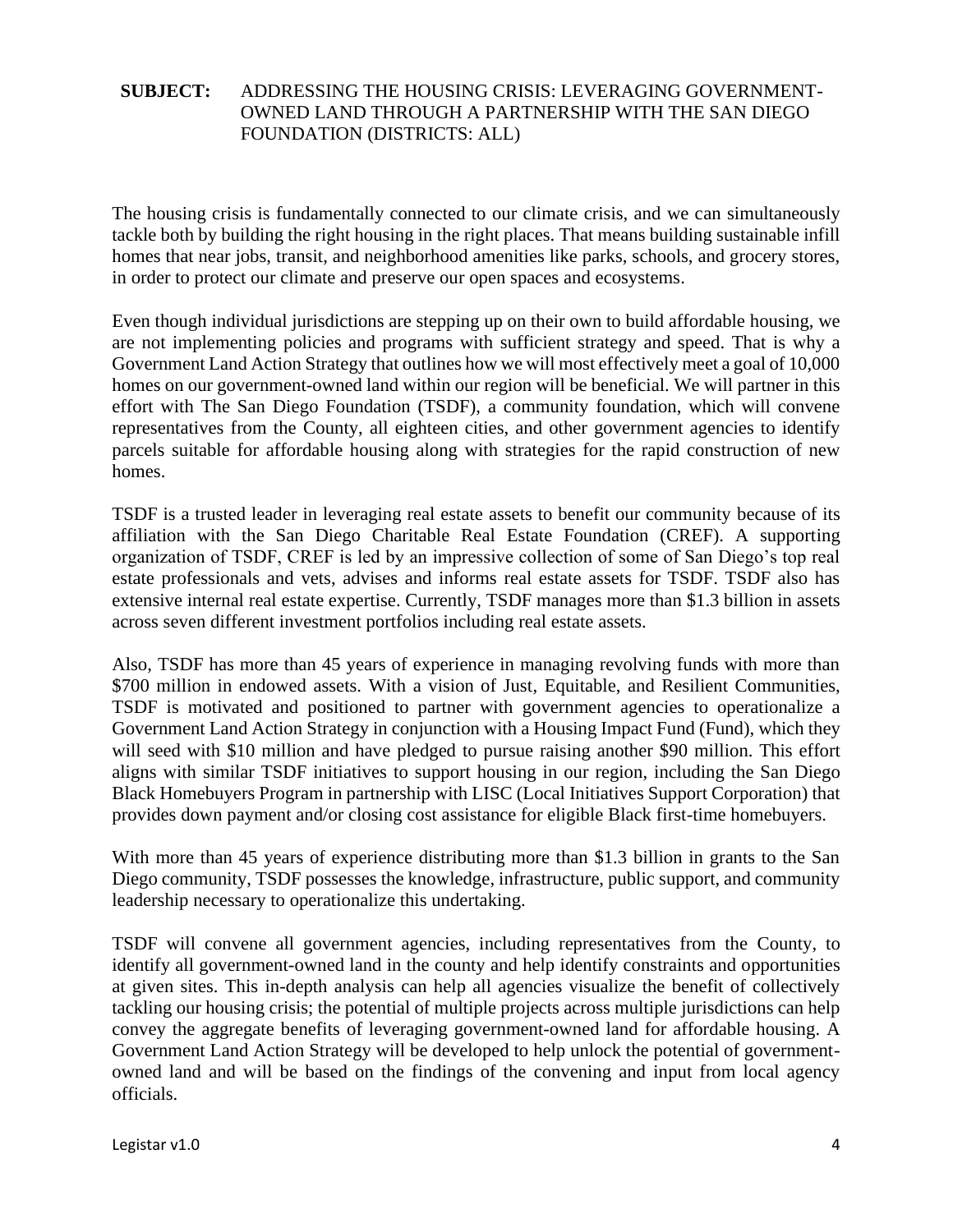As part of this Government Land Action Strategy, we can look to unlock opportunities such as:

- Constructing affordable and workforce housing.
- Leveraging the use of government-owned land and/or private sector land for land trusts. As an example, a land trust on school property could be developed, providing housing specifically for teachers or students at that school.
- Bridging existing funding gaps, including infrastructure and utility upgrades.
- Government agencies could acquire land in strategic areas of significant housing development for future affordable or missing middle housing development. As an example, the County purchased land in Ramona to create the Ramona Intergenerational Community Campus, which includes affordable homes for seniors, along with other community facilities.
- Development of regional housing finance models that provide sustained long-term financing to support a robust pipeline of equitable and environmentally friendly housing. For example, no fewer than four other regions in California are developing regional finance agency models with the ability to fund the development of tens of thousands of new homes. One such effort, Senate Bill (SB) 1105 (Hueso), aims to create a regional housing finance agency that can jumpstart the construction of affordable housing across the region. SB 1105 identifies key programmatic and strategic priorities including: (1) Affordability: a broad range of affordable and missing middle housing from 0-120% AMI, (2) Sustainability: alignment of housing development with regional VMT efficiency and Sustainable Communities Strategy smart growth areas, (3) Liveability: supporting mixed-use, walkable, inclusive communities with access to neighborhood amenities like grocery stores and parks, (4) Equity – to support diverse, inclusive communities that affirmatively further fair housing, and (5) quality jobs for working families who construct housing.
- Exploring innovative construction models including modular housing.
- Investigating a variety of disposition options, including ground leasing and mixed-use development.
- Creating good paying jobs.
- Other innovative ideas that could help bridge the gap for many working families who are struggling to find a home.

Additionally, we know that many of our cities likely need assistance. This includes maximizing density opportunities and making appropriate zoning changes for surplus land. Technical capacity and other incentives could be created. The Government Land Action Strategy should explore the requirements of the Surplus Lands Act and how we unlock the potential of these surplus lands.

As a first step in this process, TSDF will convene all local government agencies to develop an inventory of all government-owned land that would be developable in the next three to five years. From here, the coalition will be able to ascertain the potential number of homes that could be built on these parcels based on current zoning and other restrictions. We have a goal of being able to build 10,000 homes on these government-owned parcels but recognize there may be several barriers. From there, the convening will focus on barriers to development and explore policy,